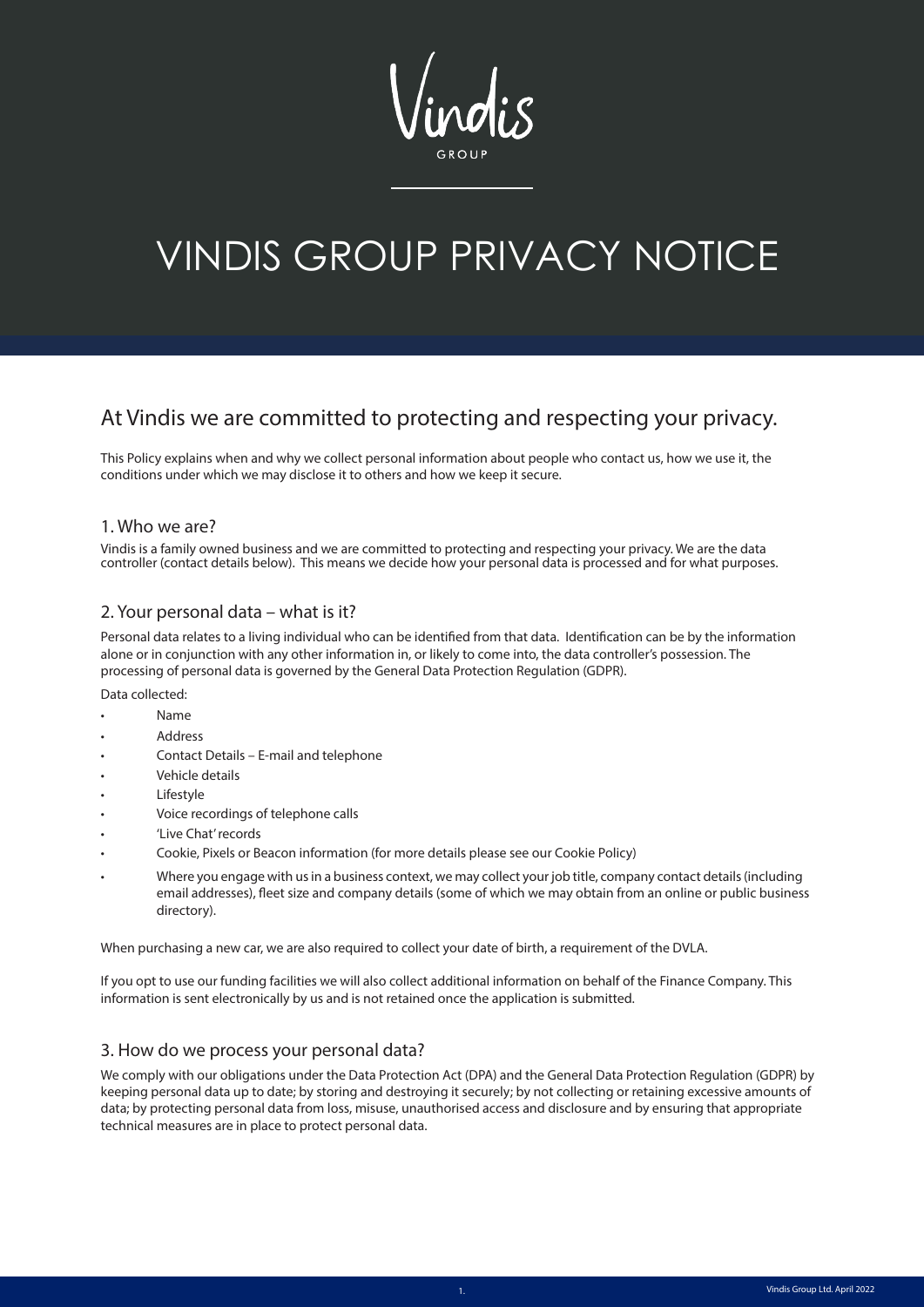# 4. What is the legal basis for processing your personal data?

The uses of your data detailed along with the basis for each one.

| Legal basis for processing |     | What we use your personal information for                                                                           | Explanation                                                                                                                                                                                |
|----------------------------|-----|---------------------------------------------------------------------------------------------------------------------|--------------------------------------------------------------------------------------------------------------------------------------------------------------------------------------------|
| Contract                   | 1.  | To process, and keep you informed of the progress of, an<br>order or service/repair.                                | Processing is necessary for us to fulfil<br>either a verbal or written contract for<br>the supply of goods or services.                                                                    |
|                            | 2.  | To setup protection policies or register product guarantees<br>that you have purchased from our Insurance Provider. |                                                                                                                                                                                            |
| Consent                    | 1.  | To propose a finance agreement.                                                                                     | We will only use your data for this                                                                                                                                                        |
|                            | 2.  | To carefully selected partners                                                                                      | purpose with your explicit consent.                                                                                                                                                        |
| Legal Obligation           | 1.  | To provide you, if required, with a Statement of<br>Demands and Needs.                                              | Processing is necessary for compliance<br>with a legal obligation.                                                                                                                         |
|                            | 2.  | To register a new car                                                                                               |                                                                                                                                                                                            |
| Legitimate Interest        | 1.  | To advise you of recommended maintenance,<br>service and MOT requirements for your vehicle.                         | Processing is necessary for us to carry<br>out our duty of care and to ensure all<br>customers receive a level of service in<br>line with your, our and the<br>manufacturers expectations. |
|                            | 2.  | To update the manufacturer with your current<br>contact details and vehicle service and repairs.                    |                                                                                                                                                                                            |
|                            | 3.  | To allow the provider of the manufacturers, and our<br>Customer Experience Feedback programme to<br>contact you.    |                                                                                                                                                                                            |
|                            | 4.  | To setup your Warranty and, when applicable, make a<br>claim.                                                       |                                                                                                                                                                                            |
|                            | 5.  | To register an MOT.                                                                                                 |                                                                                                                                                                                            |
|                            | 6.  | To advise you of new models.                                                                                        |                                                                                                                                                                                            |
|                            | 7.  | To keep you updated on Vindis Upgrade.                                                                              |                                                                                                                                                                                            |
|                            | 8.  | To maintain our own accounts and records.                                                                           |                                                                                                                                                                                            |
|                            | 9.  | To share your contact details with Vindis Group Ltd who<br>provide Sales and Aftersales contact services for us.    |                                                                                                                                                                                            |
|                            | 10. | To keep you informed of our current offers, news, charity<br>work, competitions and events across the Group         |                                                                                                                                                                                            |

# 5. Sharing your personal data

Your personal data will be treated as strictly confidential and will only be shared with the following companies in order to carry out our duty of care and, in any event, only if it's part of the service we are providing for you. We do not provide your data to any other company or sell it to Third Parties.

- The manufacturer.
- The manufacturer's New warranty provider.

The manufacturer's Used warranty provider,

 For Audi, Volkswagen, SEAT and ŠKODA this is VWFS & Opteven Services SA to provide you with the product and notify you about important changes or developments to the features and operation of those products and services

- Manage your account, including responding to your enquiries and complaints
- Comply with audits
- Carry out risk management
- Carry out customer modelling, statistical and trend analysis, with the aim of developing and improving products and services

VWFS may share your information with other Volkswagen Group companies for audit purposes, risk management and to carry out customer modelling, statistical and trend analysis, with the aim of developing and improving products and services, and to comply with legal requirements. We will not disclose your information to anyone else except:

- Where the law says we may or must do so
- To companies that provide services to VWFS and/or Volkswagen Group United Kingdom Limited to perform activities relating to your contract and/or to protect our rights and/or property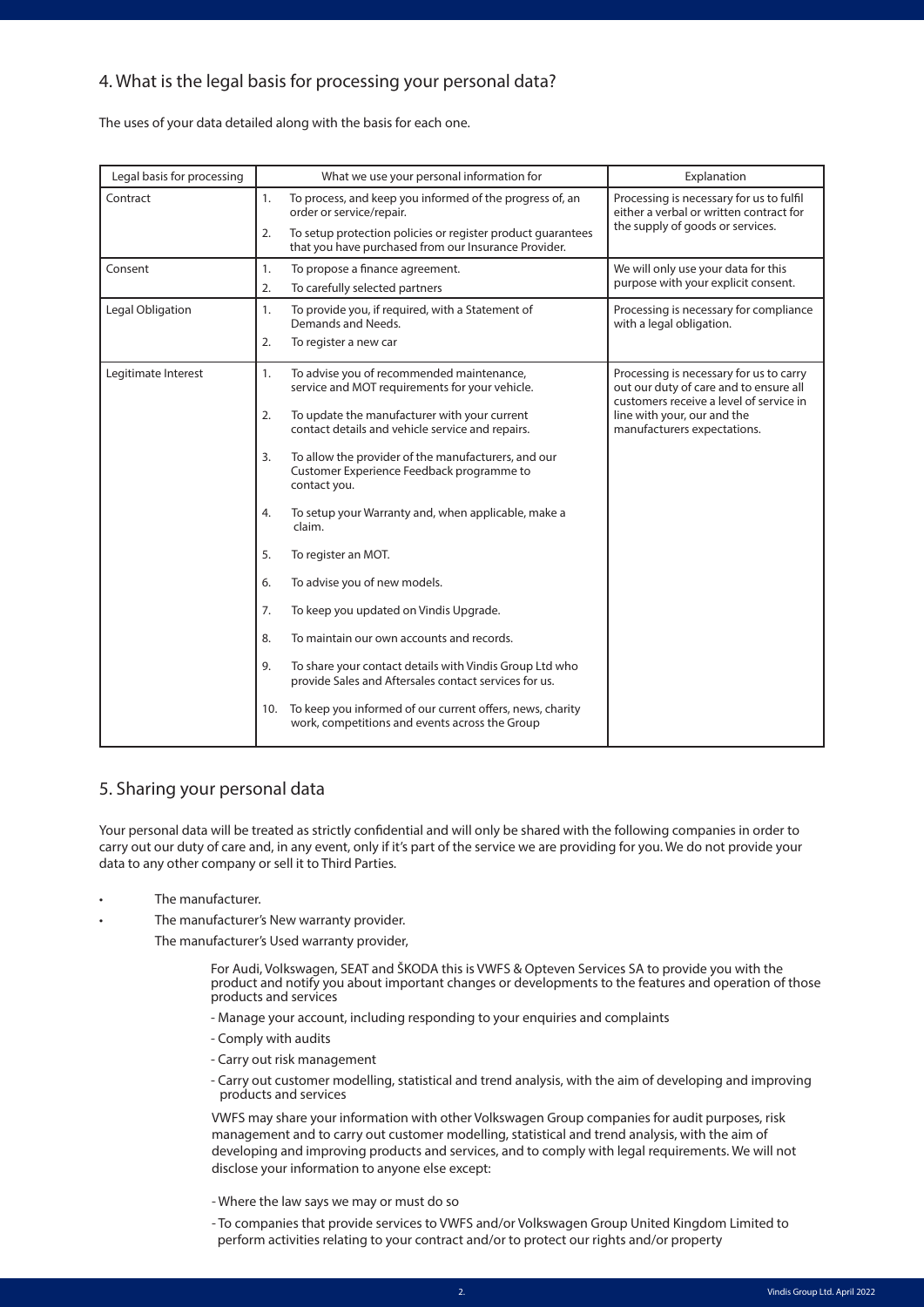- To our franchised retailers to manage claims under your warranty cover

If your personal information is stored outside of the UK, we will require your personal information to be protected to UK standards. Further information on how your information is used, how we maintain the security of your information, your right to access information we hold on you and details of relevant third party and Volkswagen Group companies for data sharing purposes is in our Privacy Policy which is available:

- At their website: www.insurewithvolkswagen.co.uk
- By contacting them at DPO@vwfs.co.uk
- From the retailer submitting your application for our product

For Bentley and Ducati the used warranty provider is Car Care Plan

- The manufacturer's, and our, Customer Experience Survey provider.
- The manufacturer's marketing agency.
- Companies we have a joint venture or agreement to co-operate with.
- Driver and Vehicle Licensing Agency.
- Driver and Vehicle Standards Agency.
- Key providers of products and services, including insurance products, which are part of the service we offer
- Our providers of business solutions software such as Customer Relationship Management and Dealer Management Software.
- Our marketing partners for text and print fulfilment services.
- Vindis Group Ltd who provide Sales and Service contact services for us as well as keeping you informed on the latest news, events, launches and charity work across the group.
- Our marketing partners for text, email and print fulfilment services
- Tree Nation, a non-profit organisation supporting us in achieving our carbon neutral objective as an organisation. Tree Nation restore forests, create jobs, support local communities and project biodiversity worldwide.

We will only share your data with other third-party companies if:

- They are compliant with the GDPR.
- They do not use your data for any purpose other than that for which it was provided.
- You have given your explicit consent.
- Or, should the Vindis Group acquire or dispose of businesses in the future, we may also share your personal information. If a change to our Group happens, then other parties may use your data in the same way as set out in this notice.

In addition, there may be legal requirement to release information such as for the prevention, investigation, detection or prosecution of criminal and Road Traffic offences amongst others, plus Civil enforcement or Parking Toll, Bus Lane or other infringements.

# 6. How long do we keep your personal data?

We only keep data for as long as there is a legal requirement, needed, consented or for the purpose it was given.

- 1. An enquiry from a new customer that hasn't opted in and not purchased from us 12 months after the last contact date.
- 2. An enquiry from a new customer that has opted in but not purchased from us 18 months from the opt in date.
- 3. Existing customers, and customers that purchase a product or service from us, 7yrs from the date of the last purchase from us (Sales or Aftersales). This also meets other requirements for retaining contracts and our duty of care.

# 7. Your rights and your personal data

Unless subject to an exemption under the GDPR, you have the following rights with respect to your personal data: -

- The right to request a copy of your personal data which we hold about you.
- The right to request that we correct any personal data if it is found to be inaccurate or out of date.
- The right to request your personal data is erased where it is no longer necessary for us to retain such data.
- The right to withdraw your consent to the processing at any time.